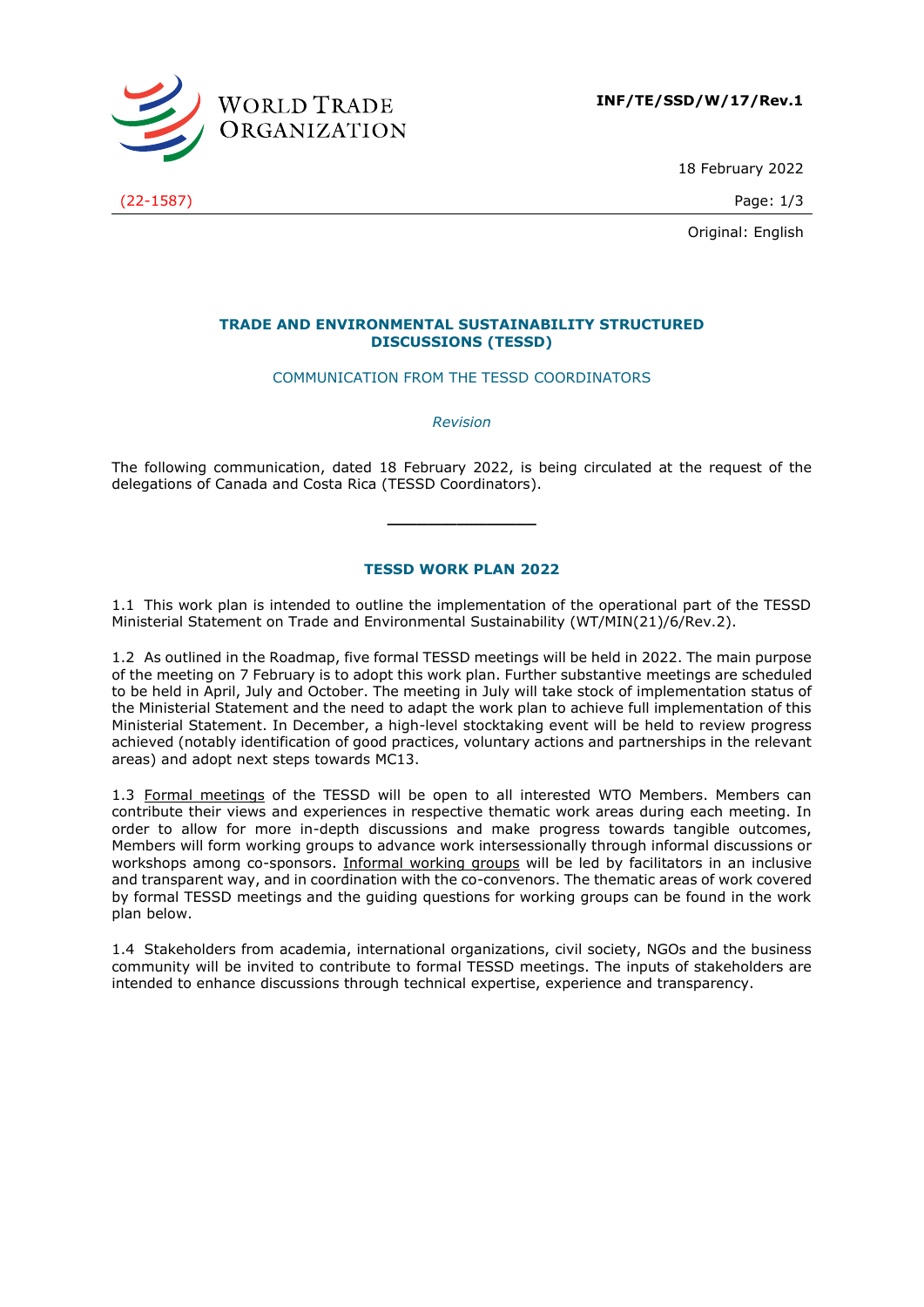| <b>TESSD WORK PLAN 2022</b>                                                          |                                                                                                                                                                                                                                                                                                                                                                                                                                                                                                                                                                                                                                                                                                                                                                                                            |  |
|--------------------------------------------------------------------------------------|------------------------------------------------------------------------------------------------------------------------------------------------------------------------------------------------------------------------------------------------------------------------------------------------------------------------------------------------------------------------------------------------------------------------------------------------------------------------------------------------------------------------------------------------------------------------------------------------------------------------------------------------------------------------------------------------------------------------------------------------------------------------------------------------------------|--|
| High-level Stocktaking Event - tentative date: 1-2 December                          |                                                                                                                                                                                                                                                                                                                                                                                                                                                                                                                                                                                                                                                                                                                                                                                                            |  |
| Formal TESSD Meetings - tentative dates: 31 March-1 April; 19-20 July; 26-27 October |                                                                                                                                                                                                                                                                                                                                                                                                                                                                                                                                                                                                                                                                                                                                                                                                            |  |
| <b>Thematic work areas</b>                                                           | Dedicated discussions on trade-related climate measures and policies (Para. 2)<br>$\bullet$<br>Promoting and facilitating trade in environmental goods and services (EGS) (Para. 3 and Para. 4.(iii))<br>Achieving a more resource-efficient circular economy (Para. 4.(i))<br>Promoting sustainable supply chains and addressing challenges and opportunities arising from the use of sustainability<br>standards and related measures, in particular for developing Members (Para. 4.(ii))*<br>Challenges and opportunities for sustainable trade - capacity building and technical assistance (Aid for Trade) (Para. 5)*<br>Environmental effects and trade impacts of relevant subsidies (Para. 6)                                                                                                     |  |
| Informal Working Groups - tentative dates: 14-15 March; 17-18 May; 27-28 September   |                                                                                                                                                                                                                                                                                                                                                                                                                                                                                                                                                                                                                                                                                                                                                                                                            |  |
| 1. Trade related climate<br>measures                                                 | What trade-related climate measures and policies are Members pursuing and what are their trade implications?<br>Can we identify best practices in the development of trade-related climate measures and policies to maximize climate and<br>environmental benefits while also maximizing trade benefits?<br>What are the challenges facing MSMEs globally and for developing countries, with regard to the design and use of trade-related<br>$\bullet$<br>climate measures and policies, and how can these be addressed?                                                                                                                                                                                                                                                                                  |  |
| 2. Environmental goods<br>and services                                               | How can trade in environmental goods and services aid in achieving environment and climate goals?<br>$\bullet$<br>What are the opportunities, best practices, and possible approaches for promoting and facilitating trade in environmental<br>goods and services to meet environmental and climate goals, including through addressing supply chain, technical and<br>regulatory elements, promoting and facilitating access to and uptake of new and emerging low-emissions and other<br>climate-friendly technologies, and attention to issues of particular interest to developing countries?<br>What challenges and policies impede the ability of developing countries and LDCs to engage in and maximise benefits from<br>trade in environmental goods and services and how can these be addressed? |  |
| 3. Circular economy -<br>circularity                                                 | What trade policies, tools and collaborative actions can support the transition to a circular economy that supports the<br>$\bullet$<br>achievement of sustainable development goals?<br>What trade policies, tools and collaborative actions could help developing and LDC Members ensure that circular economy<br>approaches contribute to their sustainable development?<br>What are the lessons learned from existing efforts to advance circular economy goals (including reducing unsustainable<br>resource use, promoting resource efficiency, sustainability and safety across product lifecycles, restoring and regenerating<br>ecosystems, and minimising waste) and the opportunities and challenges linked to trade and trade policies?                                                        |  |